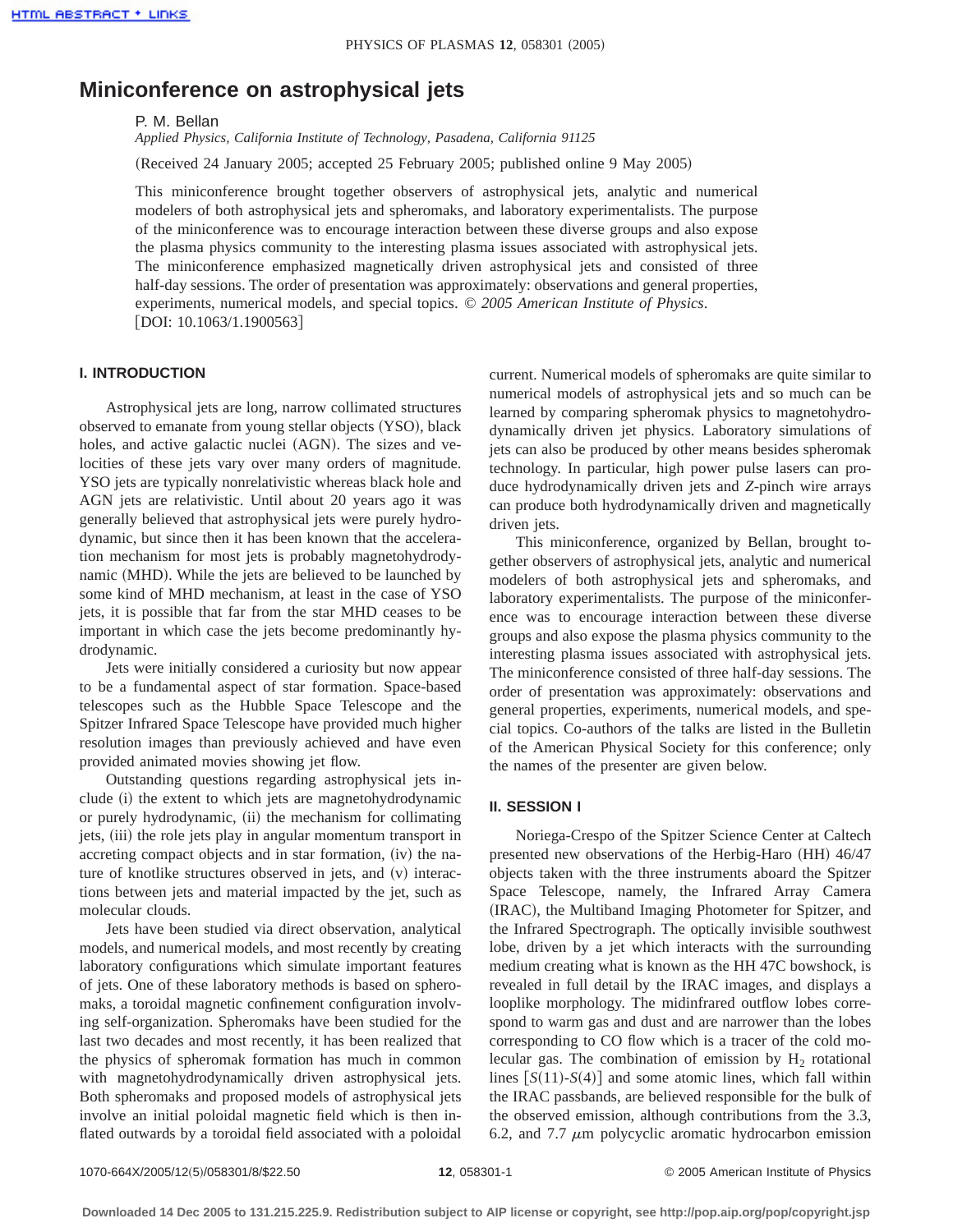bands cannot be ruled out. The limb-brightened cavity seen in the new Spitzer infrared images of the southwest lobe of HH 46/47 was modeled as the bow shock driven by an outflow from a young, low mass star. Purely hydrodynamic models in which the outflow is (i) a perfectly collimated, straight jet, (ii) a precessing jet, or (iii) a latitude-dependent wind were presented. Cases in which the outflow moves into a constant density cloud and into a stratified cloud were discussed and best agreement with the observed cavity was obtained for the precessing jet in a stratified cloud. However, the "straight jet" (traveling in a stratified cloud) also gives cavity shapes close to what is observed. The "latitudedependent wind" model gives cavity shapes substantially wider than what is observed.

Ray of the Dublin Institute for Advanced Studies showed that the birth of stars involves not only the formation of accretion disks but also the generation of highly collimated jets/outflows. These outflows can stretch for several parsecs, transporting energy and momentum to the surrounding cloud and even, in some cases, producing turbulent cloud support against gravity. While it is very obvious that magnetic fields play a significant role in the generation and collimation of AGN jets, their role in jets from YSOs is less obvious. This is primarily because good diagnostics for measuring field strength in YSO jets are still lacking although excellent probes exist for other basic parameters, e.g., velocity, density, temperature, etc. Some idea of the role of magnetic fields, however, can be gleaned indirectly from observations of rotation in a number of jets. These observations were made using the long-slit spectrograph on board the Hubble Space Telescope. The typical amount of rotation observed suggests that a significant fraction and possibly all of the angular momentum of the matter accreted through the disk is transported through the jet. This is exactly as predicted by magnetocentrifugal launching models. Ray noted that very rough estimates of magnetic field strengths can be derived from emission line ratios in the postshock cooling zones of jets. Finally in very rare cases, e.g., T Tauri South, gyrosynchrotron radiation has been observed and the field estimated from observations of circular polarization. This method may prove particularly useful in the future when a new generation of highly sensitive radio interferometers currently under construction become operational.

Bellan of Caltech described a spheromak-based laboratory plasma configuration $\frac{1}{1}$  in which many important features of magnetically driven astrophysical jets can be simulated. The experimental sequence starts with a quasistatic seed poloidal magnetic field which links a central disk electrode to a coplanar bounding annular electrode; this arrangement provides a topology analogous to the poloidal magnetic field of a star linking a surrounding accretion disk. After puffing neutral gas from nozzles mounted on the electrodes, plasma is created via application of a large emf between the central disk and the bounding annular electrode. The emf then drives a large poloidal electric current flowing from the central disk electrode (star) to the annulus (accretion disk) along the bias poloidal magnetic field. This electric current produces large magnetohydrodynamic forces which result in dynamics analogous to the dynamics of an astrophysical jet. In particu-



FIG. 1. Sequence of jet formation and kink instability in lab experiment (from Bellan's talk).

lar, the laboratory "astrophysical jet" is observed $^{2-4}$  to evolve through a distinct, reproducible sequence consisting of jet formation, collimation, and kink instability. This sequence is shown in Fig. 1 from Refs. 2 and 3. For appropriate parameters, the kinked jet detaches and forms an unbounded, expanding spheromaklike plasmoid. These observations and re-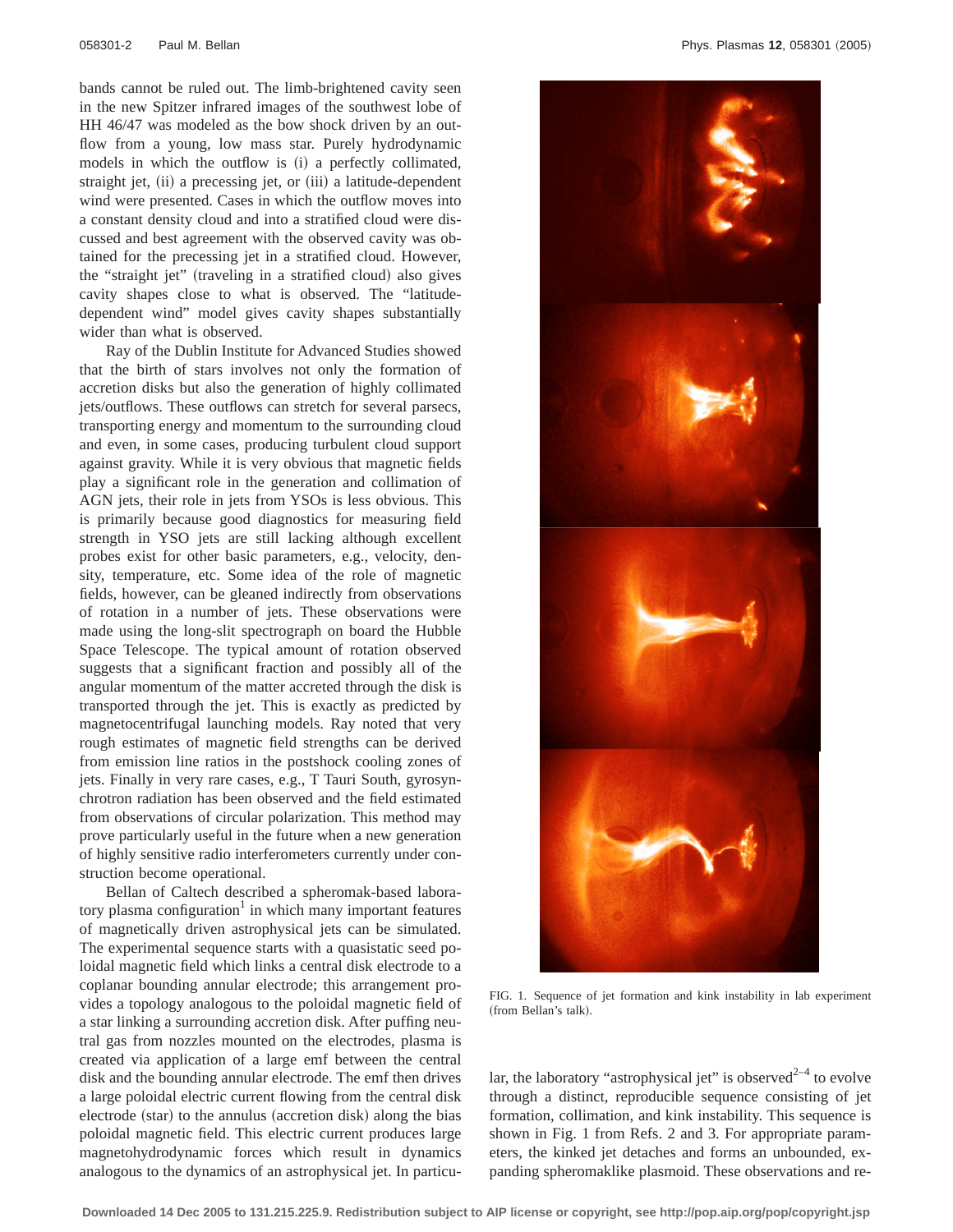

FIG. 2. Three-dimensional views of the temporal evolution of an MHD jet driven by the rapid rotation of a magnetized star (from Lovelace's talk).

lated observations on a solar prominence simulation experiment<sup>5</sup> have motivated an analytic model $<sup>6</sup>$  for the colli-</sup> mation physics whereby stagnation of convected, frozen-in toroidal magnetic flux amplifies the toroidal magnetic flux density and then, since the toroidal magnetic field (i.e., toroidal flux density) provides the pinch force, the pinch force is increased, collimating the jet.

Lovelace briefly surveyed the many types of jets ranging from powerful radio, and in some cases optical and  $\gamma$ -ray emitting jets emanating from many compact accreting objects, from stellar mass black holes to supermassive black holes in galactic nuclei. The jets are widely thought to arise from the twisting of an ordered magnetic field threading a differentially rotating accretion disk which acts to magnetically extract angular momentum and energy from the disk. Two main regimes were distinguished: hydromagnetic jets, which have a significant mass flux and have energy and angular momentum carried by both matter and electromagnetic field and, Poynting jets, where the mass flux is small and energy and angular momentum are carried predominantly by the electromagnetic field. The energy flux is given by the familiar Poynting vector while the angular momentum flux is given by  $\mathbf{r} \times \mathbf{T}_{\text{Max}}$  where  $\mathbf{T}_{\text{Max}}$  is the Maxwell stress tensor. Recent MHD simulations show the formation of Poynting jets in the disk accretion to a rapidly rotating star with a dipole magnetic field—the propeller effect (Fig. 2, see Ref. 7). Recent theoretical work on the formation of Poynting jets from magnetized accretion disks was discussed<sup>8</sup> and new relativistic, fully electromagnetic, particle-in-cell simulations of the formation of jets from accretion disks were presented  $(Fig. 3; see Ref. 9).$ 

Pudritz of McMaster University noted that astrophysical jets are observed in a wide variety of systems ranging from stars in the act of formation to quasars. In most if not all of these systems, a central object such as a massive black hole or a young star accretes gas from a surrounding, Keplerian, gaseous disk. One of the most popular and best tested models for jet formation posits that jets are highly collimated, hydromagnetic winds that are flung out from the surfaces of accretion disks along open field lines that thread them. Basic theoretical calculations predict that these jets are powered by the gravitational potential energy that must be released as gas in the underlying disk slowly spirals in towards the central object. In addition, the magnetic torque exerted by such a wind can efficiently extract the angular momentum of gas



FIG. 3. Space charged limited emission from the disk causes the field to open and results in a steady Poynting flux outflow (from Lovelace's talk).

within the disk, enabling the accretion process. Recent observations of jets from young stellar objects reveal that these flows rotate and can be traced back to an extended region of the underlying disk, and these provide stringent tests for the model. The basic elements of this picture were reviewed and shown to provide a promising universal jet model which is consistent with sophisticated three-dimensional (3D) numerical simulations.<sup>10</sup>

Königl of the University of Chicago argued that magnetic fields should play a key role in the powering of astrophysical jets (through extraction of rotational kinetic energy from a compact central mass or its surrounding accretion disk) and in the acceleration and collimation of these outflows. Using semianalytic MHD models, the following issues were addressed:

 $(1)$  How are jets launched from accretion disks? An example of a steady-state protostellar ambipolar diffusiondominated disk from which hydromagnetic jets are launched along open magnetic field lines was presented $11$  and it was argued that the equilibrium solution curves in parameter space can be used to deduce that real disk/jet systems of this type are likely stable.<sup>12</sup>

(2) How do magnetic stresses accelerate and collimate the flow? Exact semianalytic solutions of the "hot" specialrelativistic MHD equations employing radial self-similarity<sup>13</sup> were discussed as an example of the applicability of the MHD jet model to  $\gamma$ -ray burst sources, AGN, and other astrophysical systems where relativistic jets are observed. Although centrifugal and thermal driving may be important initially, the bulk of the acceleration of relativistic jets is due to the (toroidal) magnetic pressure-gradient force and is spatially extended (i.e., the scale lengths are much larger than the size of the source). This feature, also manifested to a lesser degree in nonrelativistic flows, is an identifying characteristic which distinguishes hydromagnetic acceleration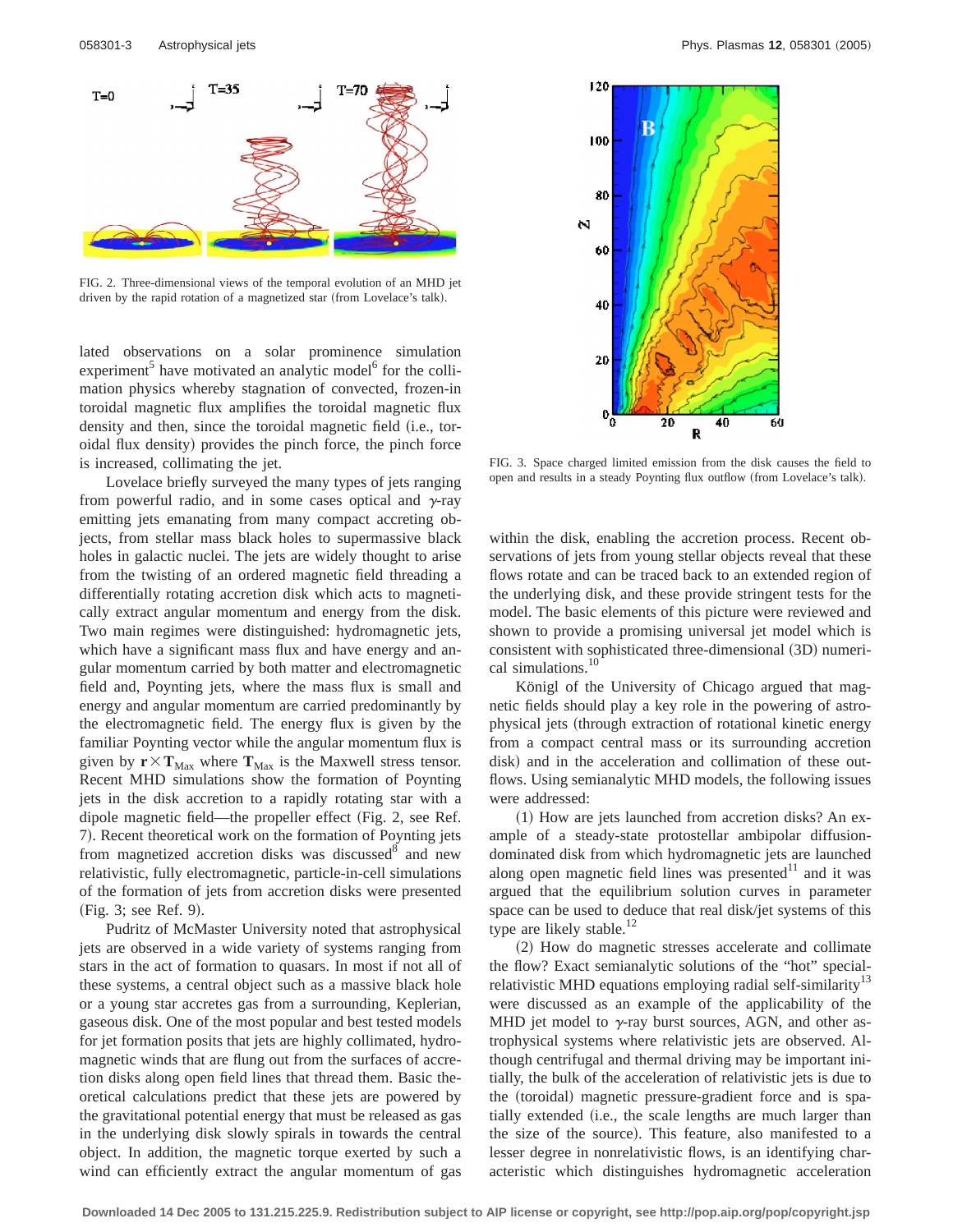from alternative driving forces. Recent observations of AGN have uncovered evidence for extended acceleration to relativistic speeds that is most naturally explained in this fashion.<sup>14</sup> The helical trajectories often exhibited by synchrotron-emitting knots in relativistic AGN jets can be attributed to the motion of plasmoids along equilibrium helical magnetic field lines (no instability is invoked, in contrast with the interpretation outlined in Nakamura's presentation).

 $(3)$  How does the magnetic field advected by the flow influence the equilibrium structure of the jet beyond the acceleration region? The possibility that the magnetic field, which dominates the internal energy density far from the origin, settles into a minimum-energy Taylor state determined by the magnetic helicity and flux injected at the source and by the value of the confining ambient pressure, was outlined and illustrated by applications to AGN jets.<sup>15</sup> It was pointed out that observations of jets such as NGC 6251 may make it possible to relate the properties of the smallscale magnetic acceleration region and the large-scale magnetic relaxation region in a single source.

#### **III. SESSION II**

Bally of the University of Colorado stated that most stars produce highly collimated jets during birth. Stellar jets have velocities ranging from less than 100 to over 1000 km/s, attain lengths of tens of light years, and play a major role in the generation of interstellar turbulence.<sup>16</sup> Protostellar jets exhibit physical properties ranging from weakly ionized, mostly molecular, and dusty media to fully ionized plasmas. Most stellar jets are probably accelerated and collimated by MHD processes. Protostellar jets are ideal laboratories for the investigation of the launch, collimation, and termination of all types of astrophysical jet because radial velocities, proper motions, densities, and composition can be measured. Jet symmetries provide evidence for variability in mass-loss rate, velocity, orientation, and degree of collimation. Jets propagating through molecular clouds appear to be the drivers of several secondary markers of outflow phenomena from young stars such as shock-excited near-infrared  $H_2$  and Fe II emission and molecular outflows traced by millimeterwavelength emission lines such as CO. Partially or fully ionized jets usually trace the fastest portions of outflows. Shockexcited  $H_2$  and/or Fe II, which tend to exhibit lower velocities than the jet, trace the interfaces where these jets impact the surrounding medium. Less collimated lobes of CO emission trace the ambient molecular gas accelerated by this interaction and tend to be the lowest velocity but most massive component of YSO outflows.

Lapenta of Los Alamos National Lab discussed the creation of jets in active galactic nuclei (AGN). These jets are created in accretion disks around supermassive black holes and can retain their collimation up to the order of megaparsecs. Understanding the physical causes of this remarkable collimation over such large distances is a great challenge, and could lead to important new insights regarding the physics of magnetoplasmas. A two-pronged approach is used to attack this problem. First, the observational evidence from



FIG. 4. Calculated enhancements of line ratios in Si in the presence of a hot electron tail (from Rose's talk).

two well-defined jets is gathered and organized. One of these jets, from the AGN of M87, is relatively small and close, and propagates within a galaxy cluster environment. The other jet is from the more distant radio galaxy 3C303, and has greater dimensions and luminosity. New constraints are derived for the plasma properties of both jets. Second, the behavior of these jets is simulated using a recently developed mathematical model. $17$  The goal is to estimate plasma parameters for the two jets and to determine the ability of MHD models to describe the collimation of extragalactic jets.

Rose of Mission Research Corporation noted that the innermost few parsecs of AGN jets show bulk relativistic particle motion.<sup>18</sup> Magnetic self-compression has been invoked as one model for inductive acceleration of charged particles to relativistic energies.<sup>19</sup> Such a collection of fast streaming electrons may easily acquire a momentum distribution characterized by moderately broad angle spread and rather narrow energy spread.<sup>20</sup> The consequences of a relativistic electron beam passing through a denser, nonrelativistic plasma were discussed and various plasma wave mechanisms for coupling energy from the beam to the background plasma were considered so as to establish a nonthermal dissipative quasisteady state of the beam-penetrated plasma.<sup>21,22</sup> This dynamical picture is fundamentally different from the MHD description of plasma heating by a penetrating beam. Plasma wave mechanisms under investigation included primary unstable space-charge waves transferring power to nonlinearly induced secondary space charge waves and density fluctuations (cavitons), and in which nonthermal randomly accelerated plasma electrons created by these nonlinearities provide and represent greatly enhanced Landau damping of the secondary waves.<sup>23</sup> The power balance of the energized nonthermal hot electrons and the three wave populations are studied for such astrophysical applications, and used to allow some inference about beam-plasma properties from potential Bremsstrahlung and line spectrum observations.18,24 Figure 4 shows a sample calculation for line enhancements in Si in the presence of a hot plasma electron tail. These results are obtained from the XSTAR  $code<sub>1</sub><sup>25</sup>$  modified to treat nonthermal temperature distributions.

Lebedev of Imperial College presented experimental results on the formation of supersonic radiatively cooled plasma jets with dimensionless parameters (Mach number  $\sim$ 20, cooling parameter  $\sim$ 1, and density contrast  $\rho_i / \rho_a$  $\sim$  10), similar to YSO jet parameters. Two different experimental configurations studied on the MAGPIE *Z*-pinch pulsed power facility were discussed. The jets in the first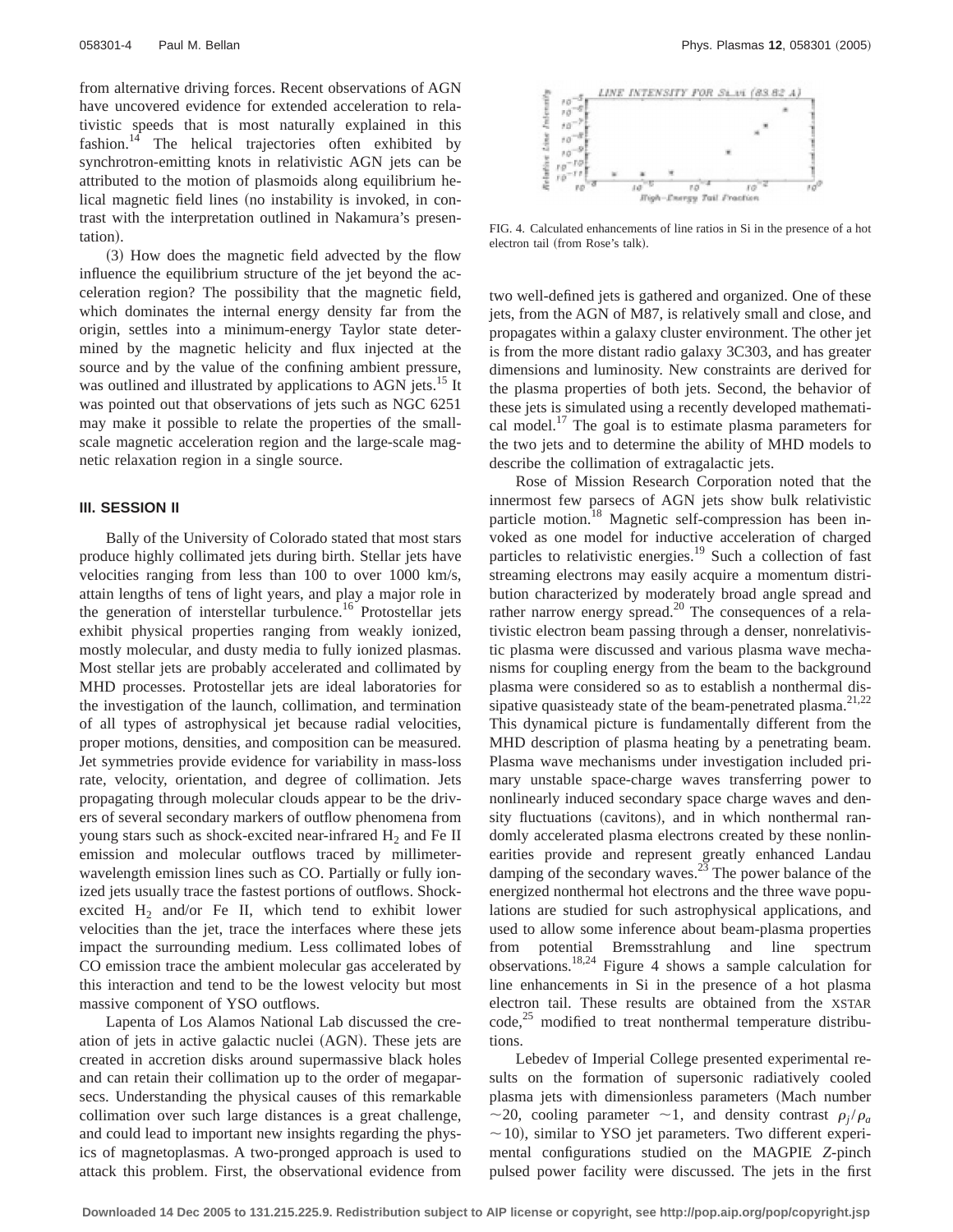configuration<sup>26,27</sup> are purely hydrodynamic and used to study jet deflection by crosswinds, thus modeling the C-shaped astrophysical YSO jets discussed by Bally above. The crosswind leads to jet deflection<sup>28</sup> through formation of internal oblique shocks in the jet. Jets in the second set of experiments are driven by a toroidal magnetic field in a configuration<sup>29</sup> similar to astrophysical "magnetic tower jets." Experimental data show formation and axial inflation of laboratory magnetic tower jets, consisting of central current-carrying plasma column collimated by the hoop stress, which is surrounded by a magnetic cavity with the return current flowing along the walls of this cavity. The development of MHD  $m=0$  and  $m=1$  instabilities leading to the formation of the knots in the jet is clearly seen, but these instabilities do not destroy the jet. A modification of the experimental configuration to allow addition of a poloidal magnetic field and angular momentum in future experiments was also discussed. The experimental results were compared with computer simulations performed with laboratory plasma and astrophysical codes.

Tang of Los Alamos National Laboratory discussed how a conducting accretion disk in a plasma environment makes a natural dynamo machine that converts orbital mechanical energy into an expanding magnetic jet/lobe via magnetic helicity injection by differentially twisting a magnetic arcade line tied on the disk. In the laboratory, a radial electric field imposed by coaxial electrodes simulates the same process as described in the Caltech experiment. The magnetic morphology of a freely expanding jet/lobe is found to be dependent on the disk rotation speed  $v_r$  with respect to the coronal Alfvén speed *vA*. The collimation effect of the plasma inertia becomes most pronounced when  $v_r \ge v_A$ . In a dissipative plasma, axisymmetric steady state can be reached with magnetic flux  $\alpha v_r^{\alpha} (\alpha < 1)$  and plasma  $\mathbf{E} \times \mathbf{B}$  expansion speed  $\alpha v_r$ . A stagnated plasma lobe would become unstable as soon as the injected toroidal flux is greater than the poloidal flux (the so-called curse of the spheromak), and undergo flux conversion following a helical instability cascade.<sup>30</sup> In a freely expanding plasma, rapid increase in the toroidal flux modifies the rotational transform profile of the open field lines quickly and hence avoids locking to a primary eigenmode that could destroy the jet morphology at early stage of the expansion. If the plasma is indeed force-free and eventually Taylor relaxed, Jensen-Chu resonance $31$  predicts a spheromak solution for the entire radio lobe. In a more realistic partially relaxed plasma, Jensen-Chu resonances are regularized and more complicated magnetic structures become accessible.<sup>32</sup>

You of Caltech presented direct measurements of the formation process of axially expanding, collimated, plasmafilled magnetic flux tubes in the Caltech experiment discussed in broad outline by Bellan. The results strongly support a recent MHD model $<sup>6</sup>$  explaining why current-</sup> carrying magnetic flux tubes become collimated and dense. The process occurs in less than  $1 \mu s$  in the experiment and involves acceleration by MHD forces to achieve flow velocities of the order of  $\sim$ 100 km/s. Densities of 10<sup>22</sup> m<sup>-3</sup> are achieved in the center column "astrophysical jet"<sup>2</sup> that expands axially into a large vacuum chamber. Measurements



FIG. 5. Eight collimated flux tubes resembling "spider legs" (from You's talk).

show that the initial neutral gas cloud required for breakdown cannot account for such a large jet density and that plasma is ingested into magnetic flux tubes resembling "spider legs" on microsecond time scales by MHD pumping; a typical photo of these spider leg flux tubes is shown in Fig. 5. These observations resolve the sequence of steps leading to the collimation of current-carrying magnetic flux tubes.

## **IV. SESSION III**

Colgate of Los Alamos National Laboratory described a liquid sodium  $\alpha-\Omega$  dynamo experiment constructed at New Mexico Institute of Mining and Technology to simulate magnetorotational instability, dynamo gain, and feedback in liquid sodium  $(r_1=15 \text{ cm}, r_2=30 \text{ cm}, L=30 \text{ cm}, f_1)$ =120 Hz,  $f_2$ =30 Hz). This experiment is designed to simulate the generation of large-scale magnetic fields in massive black-hole accretion disks, galaxies, and stars. The omega gain is due to the shear flow of differential rotation of Couette flow between two differentially rotating coaxial cylinders. Differential rotation in a conducting fluid twists a radial or quadrupole magnetic flux into a greatly enhanced toroidal flux. A large coherent helicity is produced by driven plumes and astrophysically by star-disk collisions, supernova explosions, or large-scale plume convection, respectively. The device has undergone preliminary tests using water and hot oil and has demonstrated stable Couette flow with only Ekmanflow-induced torque.

Blackman of the University of Rochester showed that coronae of accretion disks from which jets emerge, and stellar corona share much in common. Both represent magnetically active environments anchored in turbulent rotators below. The geometry of jet-mediating magnetic fields is analogous to that of stellar coronal holes. The question of where the fields of these jets come from is important. In the sun, sign reversals of the large-scale coronal hole fields imply the field is produced *in situ*, not simply accreted from the original material from which the sun formed. Such reversals cannot be measured in accretion disks, but the similarity between the two coronal environments and the difficulty of accreting large-scale fields in thin disks suggest a role for *in situ* formation.33 The physics behind a two-stage framework for understanding large-scale field formation in coronae was discussed:  $(1)$  a helical dynamo in the rotator supplies the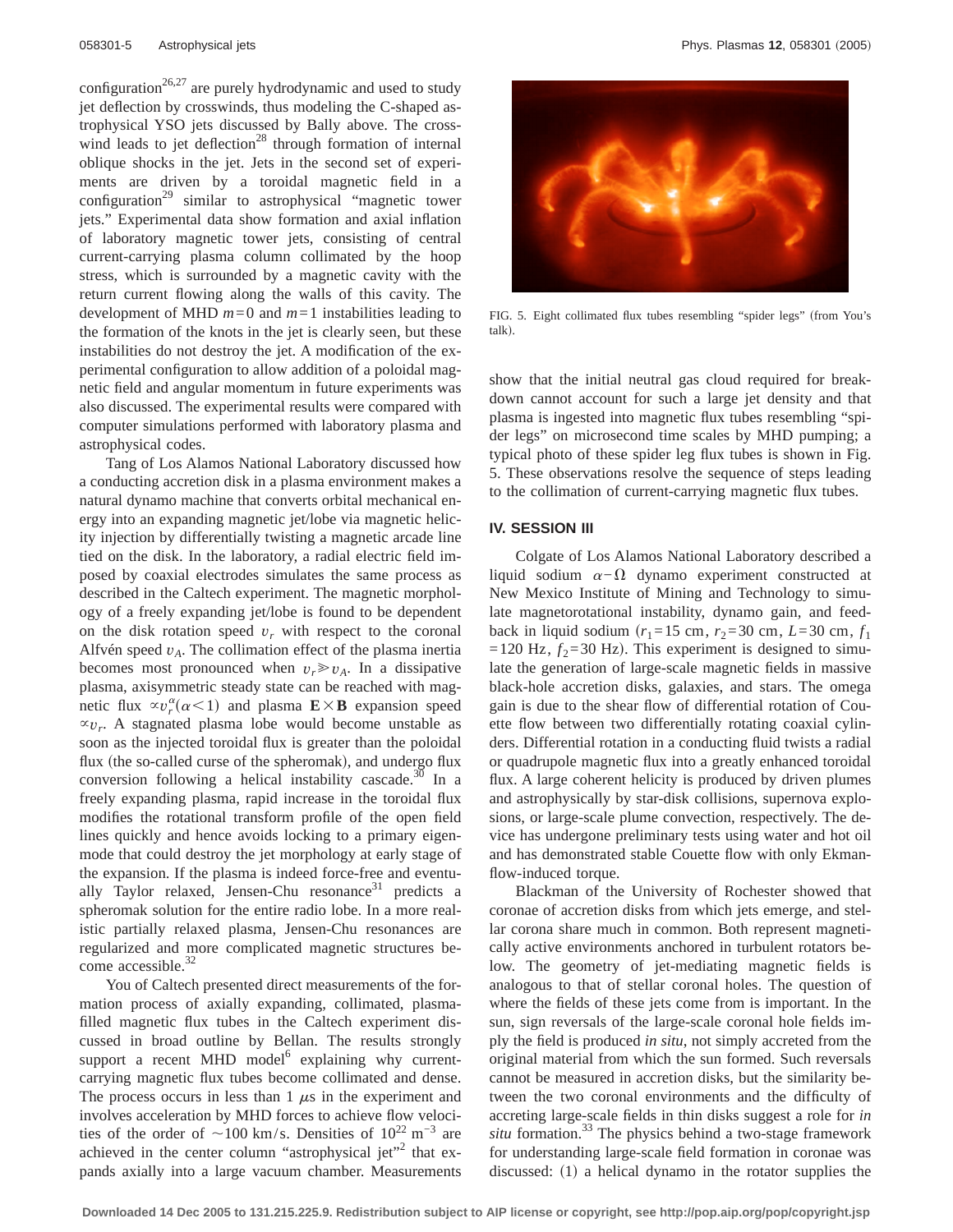

FIG. 6. A result of global resistive MHD simulation of jet formation from an accretion disk. Color scale shows density distribution. Solid curves show magnetic field lines (from Matsumoto's talk).

corona with bihelical structures of small net helicity,  $34$  (2) bihelical magnetic relaxation in the corona grows global scale helical fields of a dominant sign. $35$ 

Li of Los Alamos National Laboratory stated that magnetic fields play an important role in determining the overall structures of astrophysical jets, especially in extra-galactic jets powered by supermassive black holes at centers of galaxies. Many questions remain regarding such objects, one of which is the mechanism(s) for collimation. This is a particularly difficult, multiscale problem since it involves the evolution of magnetic fields driven by the black-hole accretion disk engine, followed by the propagation through the galaxy and expansion into the general intergalactic medium. Three dimensional MHD simulations (both ideal and resistive) of the formation of large scale magnetic jets/"towers" were presented. These jets evolved from an idealized initial state where the "engine" is modeled as a highly wound and compressed magnetic "spring." A detailed analysis of the struc-



FIG. 7. Left: magnetic tower created by the expansion of magnetic loops twisted by the rotation of the disk; solid curves show magnetic field lines. Right: injection of hot plasmoids into the magnetic tower; solid curves show magnetic field lines, color scale (from Matsumoto's talk).



FIG. 8. Pseudosynchrotron intensity images and transverse slices of the magnetic pressure. The top image pair shows various helical structures along with the result of large-scale helical twisting for an equipartition poloidal magnetic field. The bottom image pair shows the stabilizing influence provided by an equipartition helical magnetic field (from Hardee's talk).

ture of the "tower" showed that magnetic fields are selfcollimated by their pinch forces and maintain stability by rapidly reducing the toroidal to poloidal flux ratio. The front end of the propagating jet, however, undergoes the 3D kink instability, converting toroidal fluxes to poloidal fluxes. This might have interesting applications to the formation of the giant radio lobes observed in extra-galactic radio sources.

Matsumoto of Chiba University presented results of global numerical simulations of magnetically driven jets associated with accretion disks. The accretion disk was included in the computational region so that the back reaction of the jet formation on the disk is incorporated. Magnetically driven jets can be classified into magnetocentrifugally driven jets and magnetic tower jets. The former is a heavy jet in which disk material is accelerated. The latter is a light jet dominated by Poynting flux. When the disk is threaded by global open magnetic fields, magnetocentrifugal force drives the outflow. Time-dependent, MHD simulations of jet formation from an accretion disk were first carried out by Uchida and Shibata.<sup>36,37</sup> A frequently asked question for such simulations is whether steady outflows can be obtained. Resistive MHD simulations indicate that magnetorotational instability makes the outflows intermittent when resistivity is small but outflows from mildly resistive disks become quasisteady.<sup>38</sup> Figure 6 shows the distribution of density and magnetic field lines obtained by such mildly resistive simulation. The acceleration mechanism of the resistive jet is also the magnetocentrifugal force. When magnetic fields connect the central star and its accretion disk, a magnetic tower jet is formed. Twist injection from the disk or from the star inflates the magnetic loops connecting the star and the disk; magnetic reconnection takes place in the current sheet created inside

**Downloaded 14 Dec 2005 to 131.215.225.9. Redistribution subject to AIP license or copyright, see http://pop.aip.org/pop/copyright.jsp**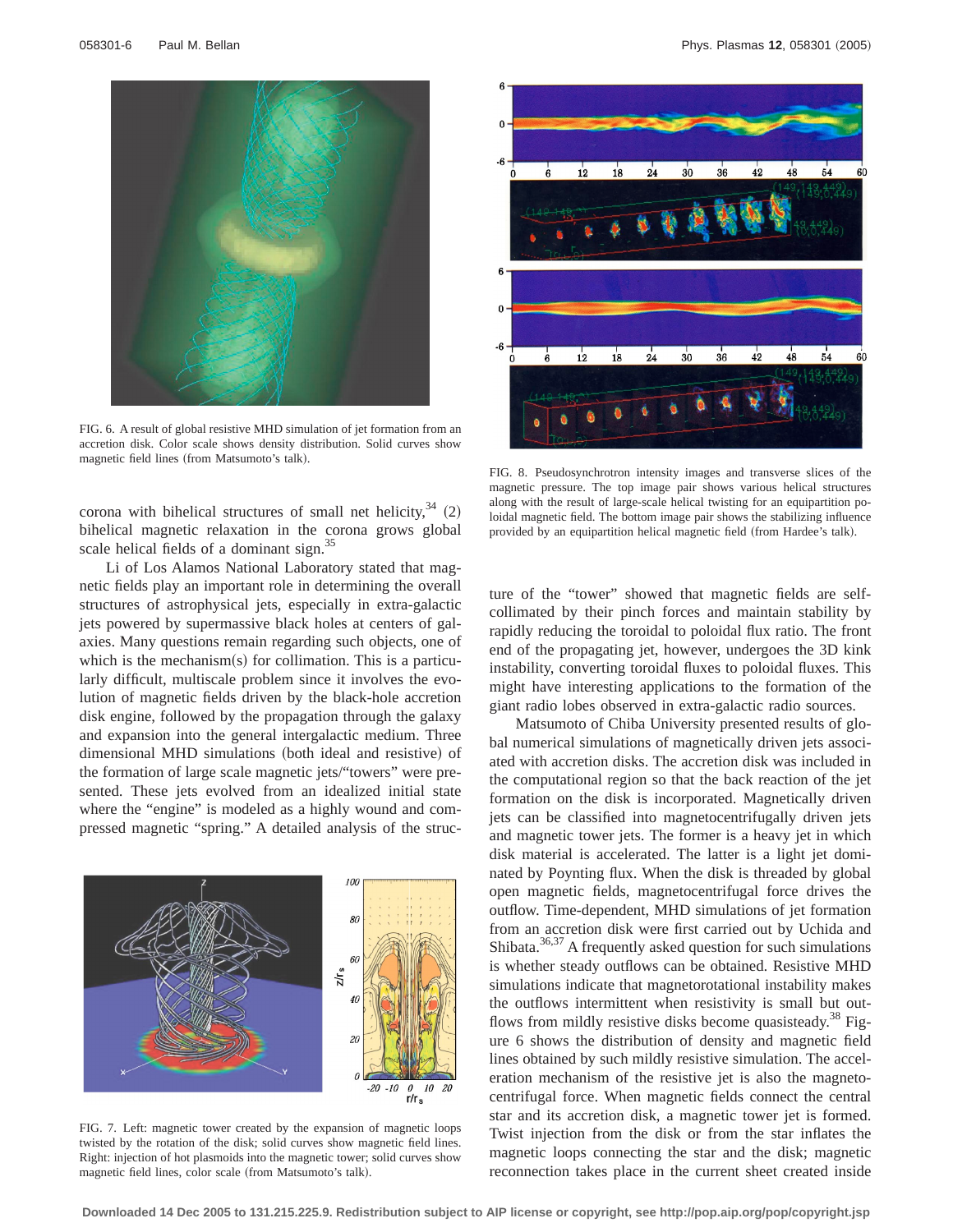

FIG. 9. Time evolution for a typical Poynting flux-dominated jet model (Nakamura and Meier, 2004). Contour images of the axial current density  $J<sub>z</sub>$ are shown along with the poloidal velocity field in the *x*-*z* plane. The figures show a closed circulating current system, in which one current path occurs near the central  $(z)$  axis and comoves with the PFD jet—"*jet current*," while the other conically shaped current returns outside—"*return current*." The actual jet structures in this model are a three-dimensional spiral helix.

the expanding magnetic loops.<sup>39</sup> When external gas pressure is large enough, the expanding loops form a magnetic tower, in which Poynting flux dominates the energy transport (Fig. 7). This mechanism can explain the formation of relativistic jets in x-ray binaries containing a neutron star. $40$  The results of global three-dimensional simulations of state transitions in black-hole accretion flows were presented. As the disk makes transition from a low/hard (hot) state to a high/soft (cool) state, a disk dominated by magnetic pressure is created. Release of the magnetic energy can drive relativistic outflows dominated by Poynting flux.

Hardee of the University of Alabama reviewed some of the basic theoretical stability properties of jets. A likely scenario is that jets are magnetically dominated in the acceleration and collimation regions but are kinetically dominated at large scales. In both the magnetic and kinetic regimes the CD (current-driven) helical kink (see Bellan; Nakamura in this summary paper) and KH (Kelvin–Helmholtz) driven helical surface modes, respectively, are dominant and potentially the most disruptive to highly collimated flow. Clearly, astrophysical jets are sufficiently stabilized, either linearly or nonlinearly, to these modes. In the kinetic regime a combination of high Lorentz factor and/or magnetosonic Mach number, jet expansion, velocity shear, and magnetic field configuration can serve to partially stabilize a jet (see Ref. 41). The importance of the magnetic configuration to partial stabilization in the kinetically dominated regime is illustrated by numerical simulation images in Fig. 8.

Similar partial stabilization effects must occur where astrophysical jets are in the magnetic regime (see Tang in this summary paper). Some examples of twisted astrophysical jet structures indicate that jets exhibit observable structures associated with the kink or helical modes. The CD kink mode will move with the flow. Thus, observed kink structures in the magnetically dominated regime would indicate jet speed and acceleration produced by the magnetic driving investigated by Vlahakis and Königl.<sup>14</sup> The KH helical mode moves slower than the flow with speed a function of jet and

**Downloaded 14 Dec 2005 to 131.215.225.9. Redistribution subject to AIP license or copyright, see http://pop.aip.org/pop/copyright.jsp**